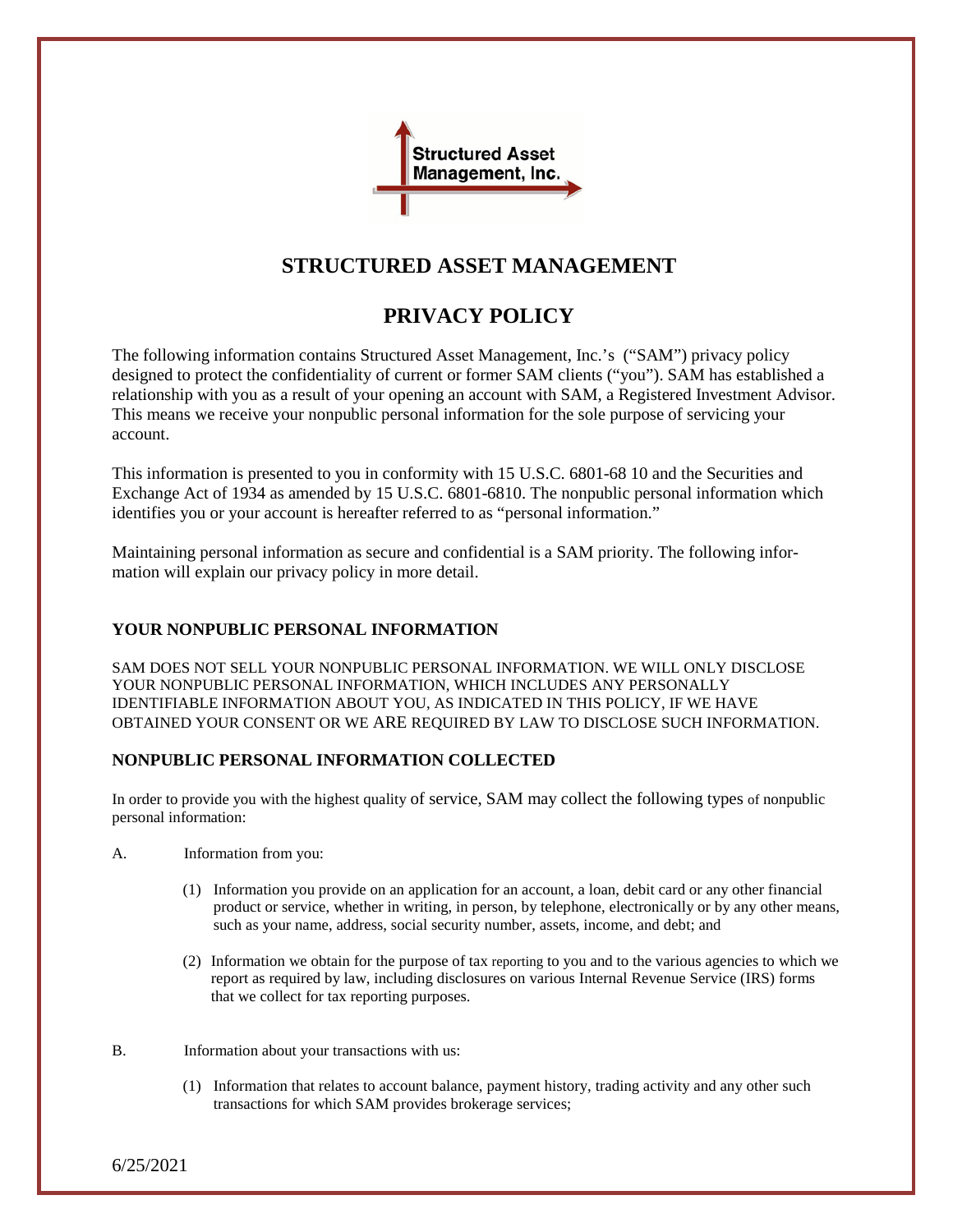- (2) Information we collect as part of authentication for purposes of servicing your account in a secure and confidential fashion; and
- (3) Information we collect through an Internet "cookie" (an information collecting device from a web server).
- C. Information about your transactions with non-affiliated third parties:
	- (1) Information provided to other non-affiliated third parties as required by law, including information shared in connection with a subpoena or other legal document compelling our compliance; and
	- (2) Information provided to financial institutions with which we have a joint marketing agreement.
- D. Information from a consumer-reporting agency:
	- (1) Information from a consumer reporting agency regarding your creditworthiness or credit history or other information with regards to lending;
	- (2) Information about the fact that you are a customer of SAM and we have provided you a financial product or service; and
	- (3) Information from other outside sources regarding their employment of, credit to, or other relationship with you, or verifying representations made by you, such as your employment history, loan or credit card balances.

#### **NONPUBLIC PERSONAL INFORMATION DISCLOSED**

In the ordinary course of providing financial services for your account, nonpublic personal information is disclosed to nonaffihiated third parties as required by law or with your authorization.

#### **AFFILIATES AND NON-AFFILIATED THIRD PARTIES TO WHOM WE DISCLOSE**

SAM does not disclose any nonpublic personal information about you except as permitted by law or with your authorization.

#### **FORMER CUSTOMERS**

SAM will only disclose nonpublic personal information about former customers as required by law or with your authorization.

### **PRIORITIZING SECURITY OF INFORMATION**

SAM is committed to maintaining appropriate measures to insure that your information is secure and confidential. SAM's information and security procedures include, but are not limited to, the following features:

• Access controls on customer information systems, including controls to authenticate and permit access only to authorized individuals and controls to prevent employees from providing customer information to unauthorized individuals who may seek to obtain this information through fraudulent means.

6/25/2021